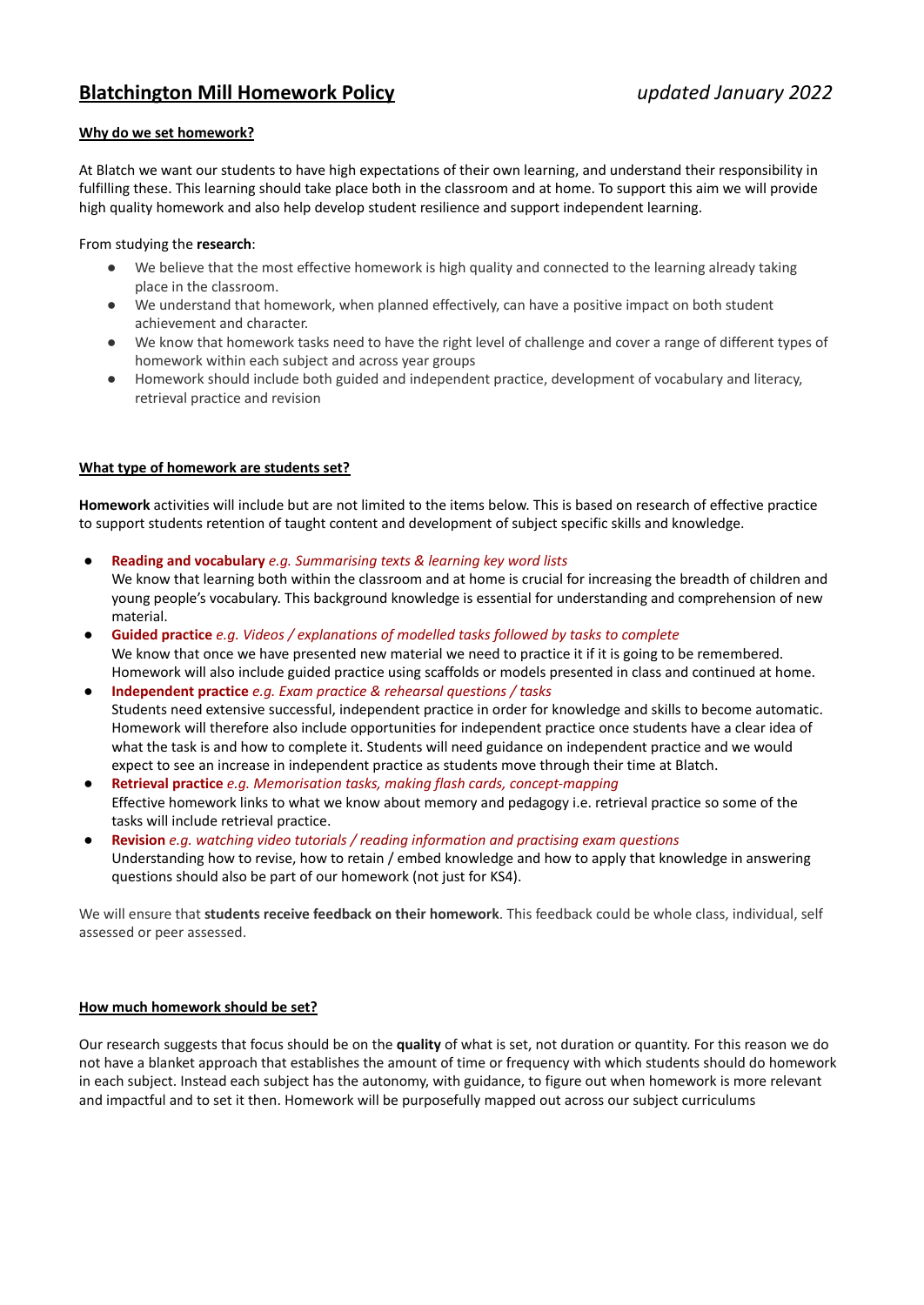#### **How can you support successful engagement with homework?**

In order to ensure that homework is as effective as possible we can all play our part.

- **Teachers** will set high-quality homework, linked to schemes of learning and will give feedback on it.
- **Students** will complete their homework to the best of their ability.
- **Parents/ carers** will take responsibility for providing the right environment and correct type of support to ensure homework is completed.

#### As parents / carers, please ensure your child has the right conditions (time, space, expectations) to complete the work. Students and parents can check what homework is set and when it is due on EDULINK (our homework portal).

We know that it is not always possible at home to provide the right environment and support so, where this is the case, we want students to be able to access these in school.

We have two spaces open every evening after school from 3 to 4.30pm for students to complete their homework. The RIC is available for KS3 students and the Open Learning Area for KS4 students. These are quiet spaces staffed by teachers and Chromebooks are available for student use.

Staff are there to support students' learning and to support understanding and completion of homework. They will liaise with subject staff and parents where necessary.

#### **In School Provision**

We know that it is not always possible at home to provide the right environment and support so we want students to be able to access these in school.

We have two spaces open every evening after school from 3 to 4.30pm for students to complete their homework. The RIC is available for KS3 students and the Open Learning Area for KS4 students. These are quiet spaces staffed by teachers and Chromebooks are available for student use.

Staff are there to support students' learning and to support understanding and completion of homework. They will liaise with subject staff and parents where necessary.

## **When will subjects set homework?**

## **How long should homework last?**

Below are suggested timings that allow students and parents/carers to know how long they are likely to be working on homework. This is a guideline so you know what is likely to be appropriate - working considerably over or under these timings is an issue and parents/carers will want to raise this with their child and then their teacher. This can be done on their *@blatchingtonmill.org.uk* email address.

- In year 10-11 homeworks for all subjects should be worked on for at least an hour, with students completing additional revision in the build up to assessments. Students will have work set every 1-2 weeks in each subject.
- In year 7 homeworks should be worked on for at least 30 minutes.
- In year 8-9 homeworks should last 1 hour per week fro English, Maths, Science and Languages and 1 hour each time work is set in other subjects

| How frequently can you expect homework and what will be set? |                                                                                                                                                                                                                                                                                                                          |  |
|--------------------------------------------------------------|--------------------------------------------------------------------------------------------------------------------------------------------------------------------------------------------------------------------------------------------------------------------------------------------------------------------------|--|
| <b>Reading for</b><br>interest                               | Every student should be reading for interest at home weekly. In year 7-9 this should be a minimum of 1<br>hour per week. In year 10-11 students should be doing more. Reading is simply the best way to expand<br>vocabulary and understanding that helps students decode more complex, adult texts, questions they will |  |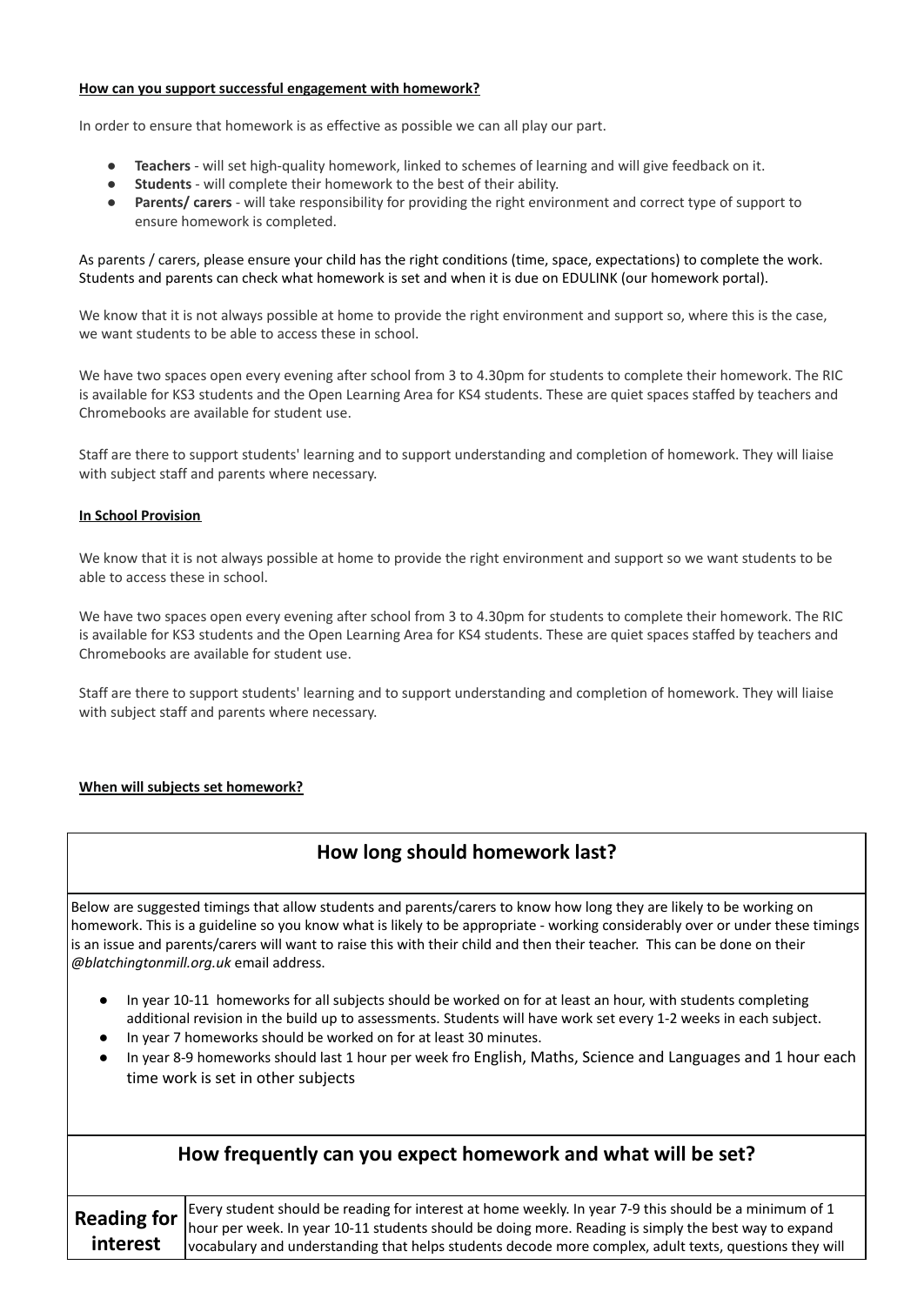|                            | face in assessments and more generally be able to express themselves in a more advanced way.                                                                                                                                                                                                                                                                                                                                                                                                                                                                                     |
|----------------------------|----------------------------------------------------------------------------------------------------------------------------------------------------------------------------------------------------------------------------------------------------------------------------------------------------------------------------------------------------------------------------------------------------------------------------------------------------------------------------------------------------------------------------------------------------------------------------------|
|                            | Ideally a mixture of fiction and non-fiction should be read. We support this in school with reading sessions<br>during tutor times and every child in Year 7-9 is expected to bring their own reading book into school.                                                                                                                                                                                                                                                                                                                                                          |
| Art                        | Year 7-9<br>Independent Learning Project set in one half term to tie in with key moments in each year (e.g. Yr<br>$\bullet$<br>9s project occurs before GCSE Options)<br>Expect homework weekly during the chosen half term for year 7, 8 and 9.<br>Developing core skills learnt in lessons and ones students can all do at home (research, drawing,<br>development of ideas).<br>Feedback given individually, with class feedback for common issues.<br>Year 10-11                                                                                                             |
|                            | Expect homework every 2-3 weeks across the year.<br>Typically 2 hours work per week.<br>Development work on the students GCSE portfolio.<br>Feedback given individually on the portfolio online, with class feedback for common issues.<br>$\bullet$                                                                                                                                                                                                                                                                                                                             |
| <b>Computing</b>           | Year 7-9<br>Homework is deliberately mapped out across the curriculum and so is set at specific points in each<br>$\bullet$<br>topic (unit of work) so that it reinforces and extends student learning at the most relevant times.<br>Expect homework approximately every 2 lessons (2-3 weeks)<br>$\bullet$<br>Research based tasks that complement the lesson topic and can be undertaken on the<br>$\bullet$<br>Chromebooks each student has been given.                                                                                                                      |
|                            | Year 10-11<br>Expect homework every 1-2 weeks across the year<br>$\bullet$<br>Developing core skills (e.g. IT knowledge, programming, coding) using Seneca and GCSE Pod<br>$\bullet$<br>Checked every week in class with completion also tracked against the progress trackers on Seneca<br>$\bullet$<br>and GCSE Pod.                                                                                                                                                                                                                                                           |
| Design/<br><b>Textiles</b> | Year 7-9<br>Homework is deliberately mapped out across the curriculum and so is set at specific points in each<br>$\bullet$<br>topic (unit of work) so that it reinforces and extends student learning at the most relevant times.<br>Expect homework every 3-4 weeks (every other lesson)<br>Development work for design projects undertaken in class (e.g. initial idea research, moodboards,<br>quiz recaps). Revision work set in advance of assessments for core Design theory.<br>Work is checked in class on the day of submission.                                       |
|                            | Year 10-11<br>Expect homework every 2 weeks across the year<br>$\bullet$<br>In year 11 tasks are typically research and revision homework set to complement lesson work and<br>portfolio work. Year 10 tasks are typically based around learning important Design theory<br>Wor is checked in class as the portfolio is monitored. Individual feedback is given to students.<br>$\bullet$                                                                                                                                                                                        |
| <b>Drama</b>               | Year 7-9<br>Homework is deliberately mapped out across the curriculum and so is set at specific points in each<br>$\bullet$<br>topic (unit of work) so that it reinforces and extends student learning at the most relevant times.<br>Expect homework every 3-4 weeks (every other lesson).<br>$\bullet$<br>Work is set to support in class performance (e.g. line learning, theory exploration, vocabulary<br>$\bullet$<br>revision, reviewing performances).<br>Work is checked in class on the day of submission with feedback both individual and class.                     |
|                            | Year 10-11<br>Homework is deliberately mapped out across the curriculum and so is set at specific points in each<br>$\bullet$<br>topic (unit of work) so that it reinforces and extends student learning at the most relevant times.<br>Work will include study of drama theory, reviewing drama performances and preparing for written<br>$\bullet$<br>responses found within the drama GCSE assessment. It will also include preparation and<br>improvement of final performances.<br>Expect homework every 2 weeks<br>Work is checked in class and individual feedback given. |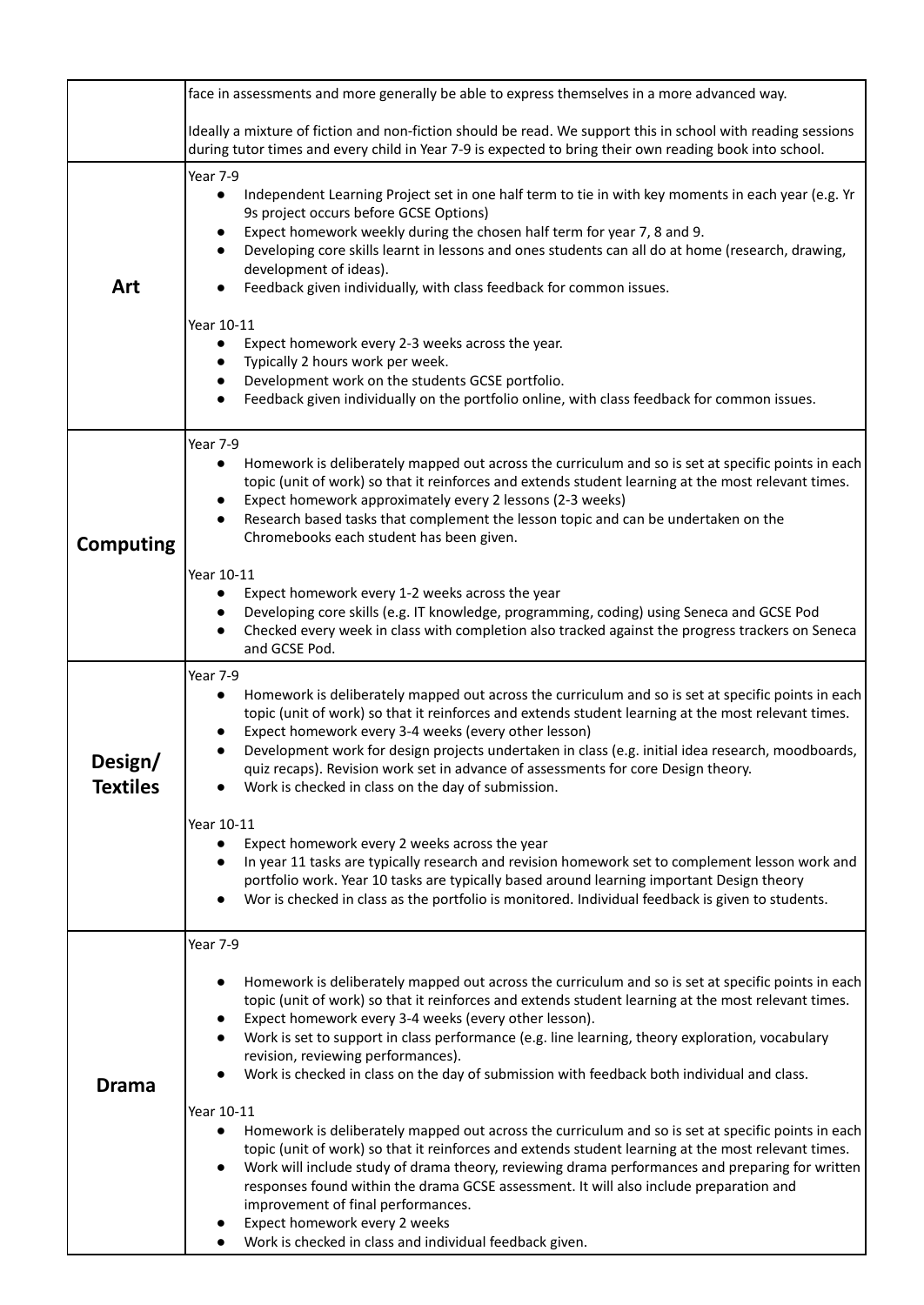| <b>English</b> | Year 7-9<br>Expect homework weekly or fortnightly<br>Typically this will be a project booklet linked to the text or topic being studied, which develops<br>vocabulary retention, grammar skills and understanding of 'portable knowledge' such as the<br>cultural context of particular eras (e.g. knowing about the Victorian era). Another important<br>activity are the 200 word challenges to develop writing ability.<br>Learning is checked and used in class tasks, with feedback on the booklet given individually or to<br>the whole class once checked.<br>Year 10-11<br>Expect homework weekly or fortnightly<br>$\bullet$<br>Tasks are set to develop advanced vocabulary, subject specific terminology and the understanding<br>$\bullet$<br>of 'portable knowledge' such as the cultural context of particular eras (e.g. knowing about the<br>Victorian era, Post war years, Romantic poetry). Assessment practice questions, revision activities,<br>quotation learning and analysis, work on themes and context are also covered in homework tasks.<br>Learning is checked and used in class tasks often in Google Quizzes, with feedback given<br>individually and to the whole class. |
|----------------|----------------------------------------------------------------------------------------------------------------------------------------------------------------------------------------------------------------------------------------------------------------------------------------------------------------------------------------------------------------------------------------------------------------------------------------------------------------------------------------------------------------------------------------------------------------------------------------------------------------------------------------------------------------------------------------------------------------------------------------------------------------------------------------------------------------------------------------------------------------------------------------------------------------------------------------------------------------------------------------------------------------------------------------------------------------------------------------------------------------------------------------------------------------------------------------------------------|
| Food           | Year 7-9<br>Homework is deliberately mapped out across the curriculum and so is set at specific points in each<br>٠<br>topic (unit of work) so that it reinforces and extends student learning at the most relevant times.<br>Expect homework twice per half term (every 3-4 weeks)<br>Typically this involves preparation for class food practicals (e.g. recipe research, ingredient<br>selection, dish design, theory learning and evaluation of practical)<br>Year 10-11<br>Expect homework fortnightly contributing directly to the GCSE.<br>Tasks are set to develop NEA projects, including research, theory revision, NEA planning and<br>practising practical skills taught in class.<br>Feedback is given in class as homework knowledge and skills are applied                                                                                                                                                                                                                                                                                                                                                                                                                                |
| Geography      | <b>Year 7-9</b><br>Homework is deliberately mapped out across the curriculum and so is set at specific points in each<br>topic (unit of work) so that it reinforces and extends student learning at the most relevant times.<br>Expect homework approximately every 3 weeks.<br>Tasks are a mix of theory knowledge/case study knowledge recall using programmes like Seneca<br>and Quizizz; activities to develop understanding and quality of responses started in class and<br>preparation for assessments.<br>Year 10 -11<br>Expect homework fortnightly<br>Tasks are set on Google Forms to cover a whole suite of topics and questions styles. These are<br>then taken again in class the following week so whole class feedback and individual feedback can<br>be given via Google Forms.<br>Feedback is given individually when the work is checked and to the whole class to explore<br>common errors.                                                                                                                                                                                                                                                                                          |
| <b>History</b> | Year 7-9<br>Homework is deliberately mapped out across the curriculum and so is set at specific points in each<br>$\bullet$<br>topic (unit of work) so that it reinforces and extends student learning at the most relevant times.<br>Expect homework approximately every 3 weeks in year 7 and every 2 weeks in year 8-9<br>Tasks typically include evidence gathering, theory quizzes, research questions and preparation<br>$\bullet$<br>activities for in class assessment.<br>Year 10-11<br>Expect homework fortnightly<br>$\bullet$<br>These will be activities to increase the depth of understanding around concepts explored in class<br>and apply this learning to exam style reponses and quizzes to embed the knowledge (e.g justifying<br>choices or exploring historical significance).<br>Feedback is given individually when the work is checked and to the whole class to explore<br>common errors.                                                                                                                                                                                                                                                                                     |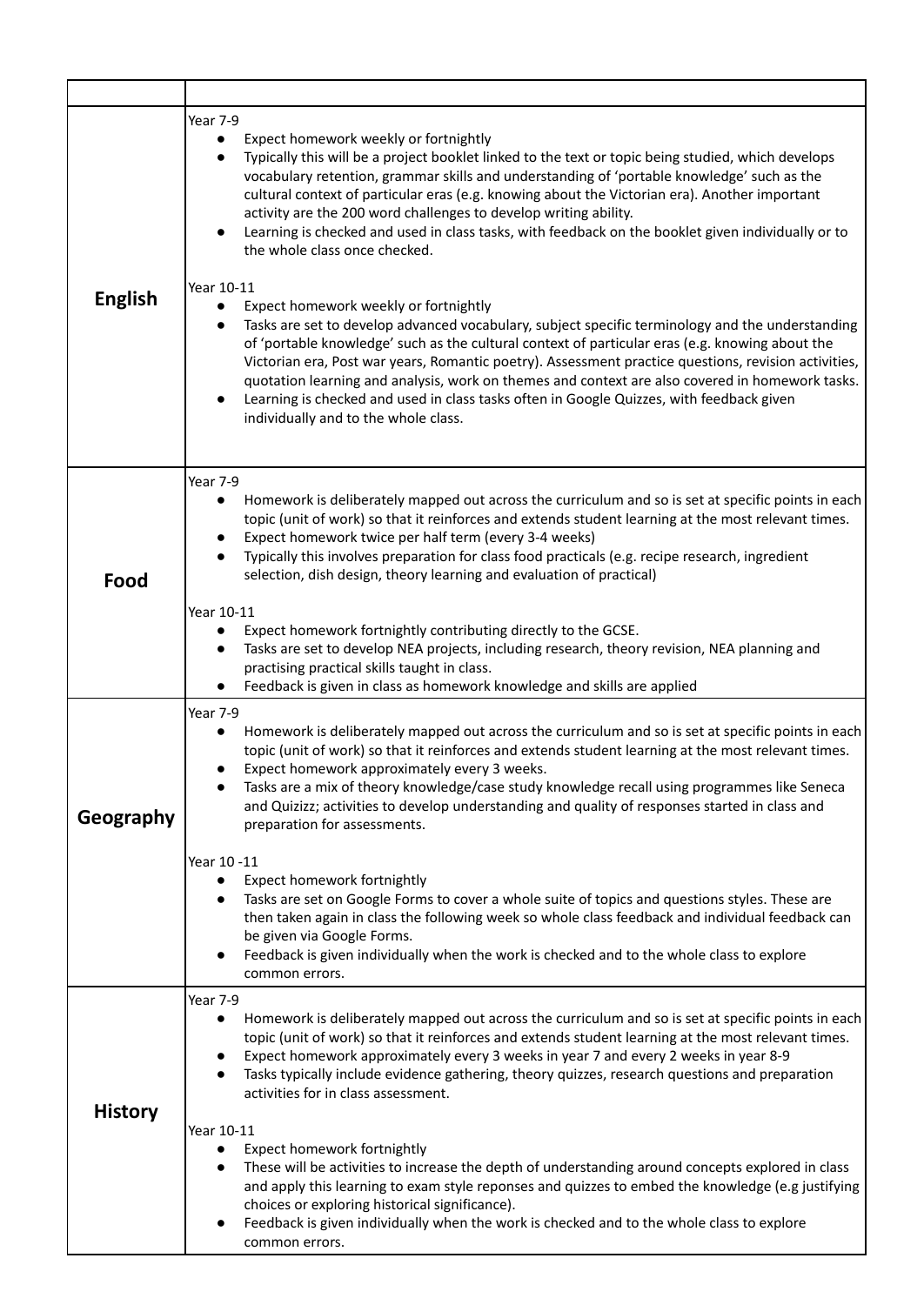| <b>Maths</b>     | Year 7-9<br>Expect homework weekly<br>$\bullet$<br>All tasks embedded topics studied and practised in class to build fluency and confidence with<br>maths. Mosts tasks are set using Hegarty maths, which is mapped against the curriculum to<br>deepen skills through practice at appropriate times<br>Feedback is given on Hegarty Maths and in class.<br>Year 10-11<br>Expect homework weekly<br>٠<br>All tasks embedded topics studied and practised in class to build fluency and confidence with<br>maths. Exam style questions and papers are set for revision in lead up to assessments and then<br>gone through in class. Other tasks are set using Hegarty maths to deepen skills through practice.<br>Feedback is given individually and in class as questions are run through as well as on the Hegarty<br>Maths platform.                                                                                                                                                                                                                                                                                                                                                   |
|------------------|------------------------------------------------------------------------------------------------------------------------------------------------------------------------------------------------------------------------------------------------------------------------------------------------------------------------------------------------------------------------------------------------------------------------------------------------------------------------------------------------------------------------------------------------------------------------------------------------------------------------------------------------------------------------------------------------------------------------------------------------------------------------------------------------------------------------------------------------------------------------------------------------------------------------------------------------------------------------------------------------------------------------------------------------------------------------------------------------------------------------------------------------------------------------------------------|
| <b>Media</b>     | Year 10-11<br>Homework is deliberately mapped out across the curriculum and so is set at specific points in each<br>$\bullet$<br>topic (unit of work) so that it reinforces and extends student learning at the most relevant times.<br>Expect homework every 2-3 weeks<br>Year 11 tasks are typically set around practical coursework production following a weekly set list of<br>items needed to develop knowledge of theory, examples from the film industry and students' own<br>ideas. Year 10s involves theory revision, exploration and analysis of set texts and development of<br>film industry knowledge.<br>Feedback is given individually as it contributes to classwork and coursework as well as whole class<br>feedback.                                                                                                                                                                                                                                                                                                                                                                                                                                                 |
| <b>Languages</b> | Year 7-9<br>Expect homework weekly<br>Typically homework involves deepening vocabulary knowledge, which is then quizzed twice a<br>fortnight in class with feedback given. Other tasks include productive tasks: a speaking, writing or<br>reading activity (e.g. translation, cloze passages, etc).<br>Feedback in class either whole class or with individual feedback on Google Classroom.<br>Year 10-11<br>Expect homework weekly<br>Typically homework involves deepening vocabulary knowledge, which is then quizzed twice a<br>fortnight in class with feedback given.<br>Other tasks include productive tasks, often exam practice using Exam Pro to develop reading and<br>listening skills for assessments.<br>Feedback in class either whole class or with individual feedback on Google Classroom.                                                                                                                                                                                                                                                                                                                                                                           |
| <b>Music</b>     | Year 7-9<br>Homework is deliberately mapped out across the curriculum and so is set at specific points in each<br>٠<br>topic (unit of work) so that it reinforces and extends student learning at the most relevant times.<br>Expect homework every 3-4 weeks<br>Tasks will embed and extend listening/appraising skills and to secure the knowledge and use of<br>key words used in that topic. These will be Google quizzes with extracts of music to listen to in the<br>topic covered and questions asked about that extract. Key words and musical theory covered in<br>the topic will also be tested.<br>Year 10-11<br>Expect homework every 2 - 3 weeks<br>$\bullet$<br>Students will embed and extend listening/appraising skills, to secure the knowledge and use of<br>key words and to assess progress with coursework (performing and composing). Tasks will cover<br>the Areas of Study and consist of exam style listening questions, testing the understanding of key<br>musical vocab, preparation for (and embedding of) class work and practice for practical exams.<br>Feedback will be given in class as the work relates to content and performance in lesson times |
| <b>PE</b>        | Year 7-9<br>Homework is deliberately mapped out across the curriculum and so is set at specific points in each<br>$\bullet$<br>topic (unit of work) so that it reinforces and extends student learning at the most relevant times.<br>Expect homework to be set for the 3 weeks prior to each assessment in a half term<br>$\bullet$                                                                                                                                                                                                                                                                                                                                                                                                                                                                                                                                                                                                                                                                                                                                                                                                                                                     |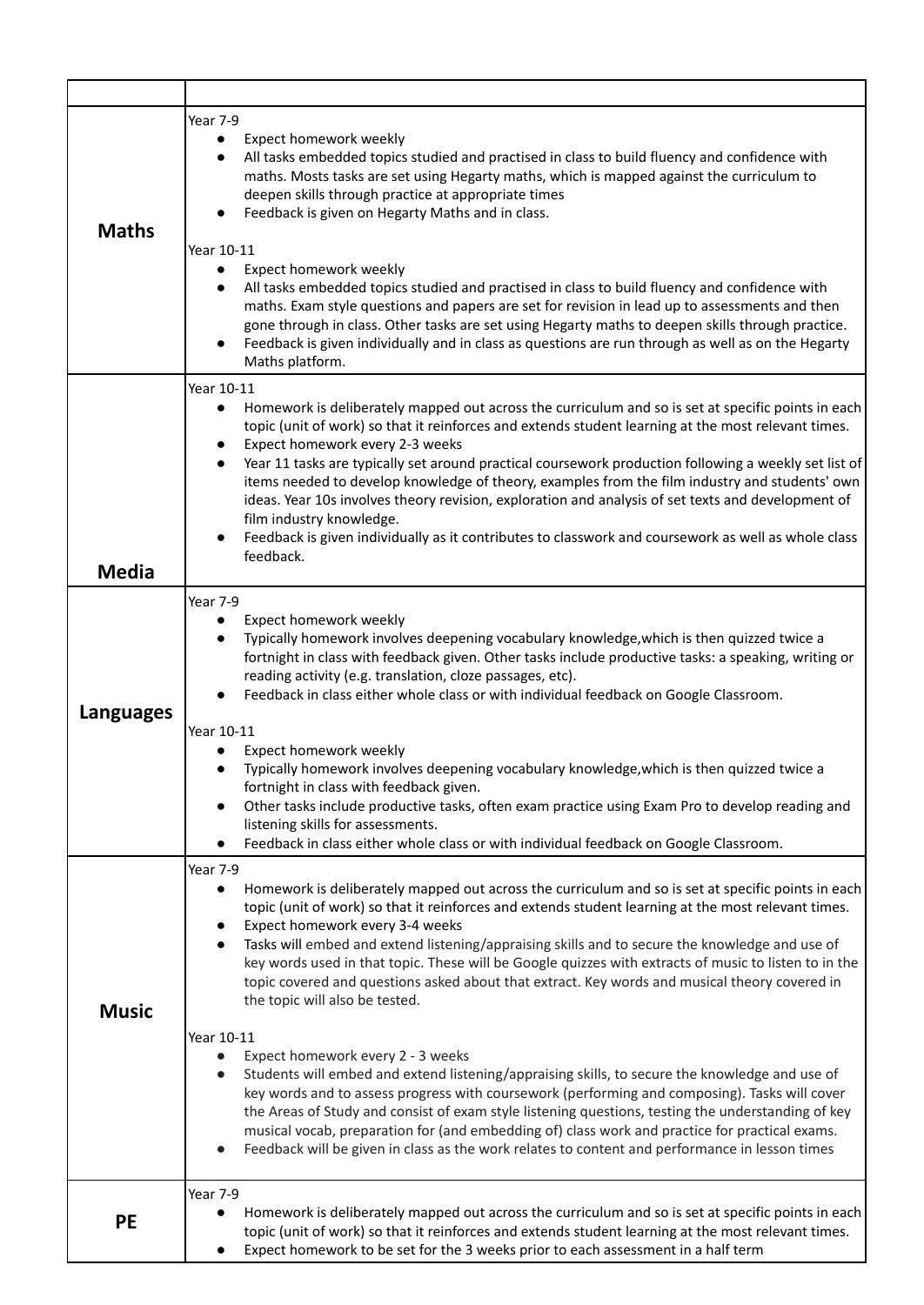|                  | Typically students will be completing practical tasks or revising important PE theory and examples<br>that form part of the assessment before they move onto the next unit.                   |
|------------------|-----------------------------------------------------------------------------------------------------------------------------------------------------------------------------------------------|
|                  | Year 10-11                                                                                                                                                                                    |
|                  | Expect homework fortnightly<br>$\bullet$                                                                                                                                                      |
|                  | Tasks are set to deepen knowledge of PE theory and application including: Seneca quizzing, mini                                                                                               |
|                  | tests, content quizzes and some project work to explore PE concepts or case studies.<br>Homework is checked in class with individual and class feedback used.                                 |
|                  | We do not set specific homework for PSHE, often because content needs expert guidance in<br>$\bullet$                                                                                         |
| <b>PSHE</b>      | school.                                                                                                                                                                                       |
|                  | However, all of the content covered in lessons includes teachers alerting students to opportunities<br>for them to extend or further explore what has been covered beyond the classroom.      |
|                  | Year 7-9                                                                                                                                                                                      |
|                  | Homework is deliberately mapped out across the curriculum and so is set at specific points in each                                                                                            |
|                  | topic (unit of work) so that it reinforces and extends student learning at the most relevant times.                                                                                           |
|                  | Expect homework every 2-3 weeks<br>Tasks commonly get students to research upcoming topics, develop understanding of concepts                                                                 |
| <b>Religious</b> | studied in class, quiz key theory and ideas from lesson to embed learning.                                                                                                                    |
| <b>Studies</b>   | Work is individually checked with Google Forms and Seneca quizzing used to provide feedback.                                                                                                  |
|                  | Year 10-11                                                                                                                                                                                    |
|                  | Expect homework weekly<br>$\bullet$                                                                                                                                                           |
|                  | Tasks increase the depth of understanding around concepts explored in class and apply this<br>$\bullet$                                                                                       |
|                  | learning to exam style reponses and guided research tasks.                                                                                                                                    |
|                  | Work is given individual feedback, with common errors explored in class.                                                                                                                      |
|                  | Year 7-9                                                                                                                                                                                      |
|                  | Expect homework weekly or fortnightly                                                                                                                                                         |
|                  | Tasks fall into three categories: Scientific Literacy (Memorising key words and summarising<br>$\bullet$                                                                                      |
|                  | science texts), Scientific Numeracy (Watching / making notes using a video tutorial + completing                                                                                              |
|                  | quiz at home) & How Science Works (Investigative Skills).<br>A mix of whole-class and individual digital feedback will be given.                                                              |
|                  |                                                                                                                                                                                               |
|                  | Year 10-11                                                                                                                                                                                    |
| <b>Science</b>   | Expect homework weekly or fortnightly<br>Two homeworks per module designed to embed the curriculum over time and familiarise students                                                         |
|                  | with success criteria.                                                                                                                                                                        |
|                  | Homework 1 (Memorisation): Students memorise a set of questions at the start of a new<br>$\circ$                                                                                              |
|                  | module and are assessed on these commonly asked questions at the end of the module<br>in class. Whole class feedback given.                                                                   |
|                  | Homework 2 (Review and Exam Practice): Students to watch a lesson tutorial, make<br>$\circ$                                                                                                   |
|                  | notes, practice exam questions and self-mark using the mark schemes in their digital                                                                                                          |
|                  | revision pack after the module is complete                                                                                                                                                    |
|                  | Year 10-11                                                                                                                                                                                    |
|                  | Expect homework weekly                                                                                                                                                                        |
|                  | Typically revision of core knowledge from lessons, which are staggered in terms of demand so<br>they develop in complexity as the course progresses. Students will cover theory, examples and |
| <b>Sociology</b> | case studies as well as practising how to write about these.                                                                                                                                  |
|                  | Feedback via tests in subsequent lessons and individual written feedback                                                                                                                      |

## **Work set for students who are absent**

To ensure all our students who are absent are able to continue accessing their learning and receive feedback on their work we will: